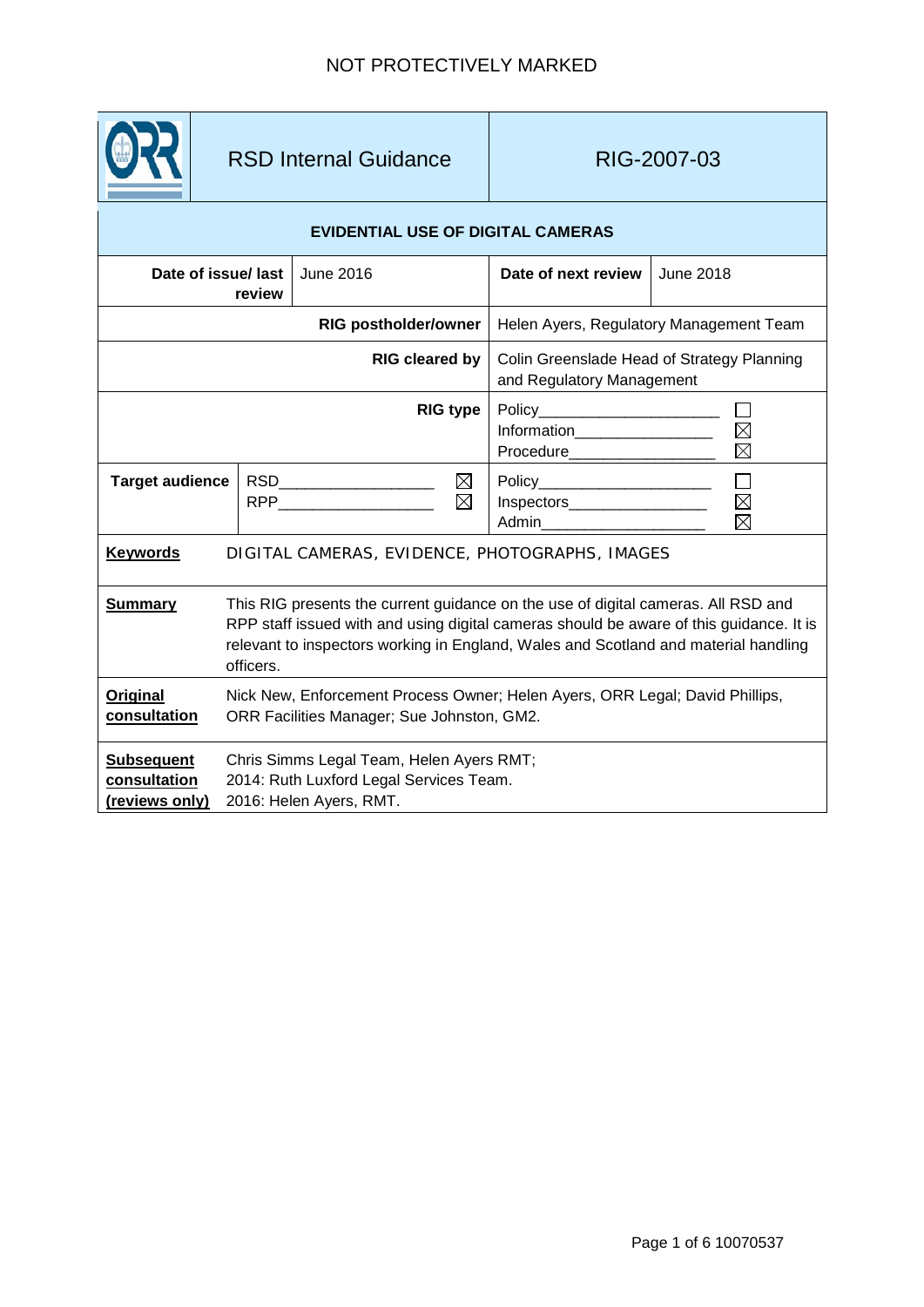#### **Detail Purpose**

1. This note is to remind you of the procedures for using digital imagery as evidence (attached as Appendix 1).

#### **Who needs to know?**

2. This guidance is relevant to all staff issued with a digital camera, and who use it in the course of inspection and investigation work, and material handling officers, who need to be aware of the procedures (including the need to have suitable storage facilities within evidence rooms).

3. The HSE Enforcement Guide (Scotland) gives guidance specific to the Scottish legal system <http://www.hse.gov.uk/enforce/enforcementguidesc/index.htm>

#### **Significant points**

4. The section on evidential use should be read in conjunction with the following HSE guidance:

- OM2001/128 (Version 3, 7.9.2006): The Use of Evidence Bags, Tags and Labels. This is relevant to England Scotland and Wales. A link to the OM can be found on the HSE Collecting physical evidence pages at [http://www.hse.gov.uk/enforce/enforcementguide/investigation/physical](http://www.hse.gov.uk/enforce/enforcementguide/investigation/physical-preparing.htm)[preparing.htm](http://www.hse.gov.uk/enforce/enforcementguide/investigation/physical-preparing.htm)
- Enforcement Guide (England and Wales) <http://www.hse.gov.uk/enforce/enforcementguide/index.htm> .

5. Further guidance is available on ORRacle under the safety enforcement policies and procedures frequently asked questions (FAQs). This includes some short videos on how to use evidence bags and tags.

6. To support enforcement work, including Notices, we must demonstrate that there has been no manipulation of the image. The procedures for using digital imagery as evidence are important, as 'image manipulation' software is readily available and digital images can be deleted easily. You will therefore need to ensure:

- the integrity of the evidence is maintained; and
- you are able to demonstrate that integrity to the court.

7. The procedures (including the need for a written audit trail) and the Additional Guidance given at Appendix 1 will need to be followed in order to maintain the integrity of your digital images and to assist you in demonstrating that integrity to the court.

8. Suitable storage facilities need to be provided within evidence rooms, which will prevent breakage of the CDs (for example designated racking/shelving).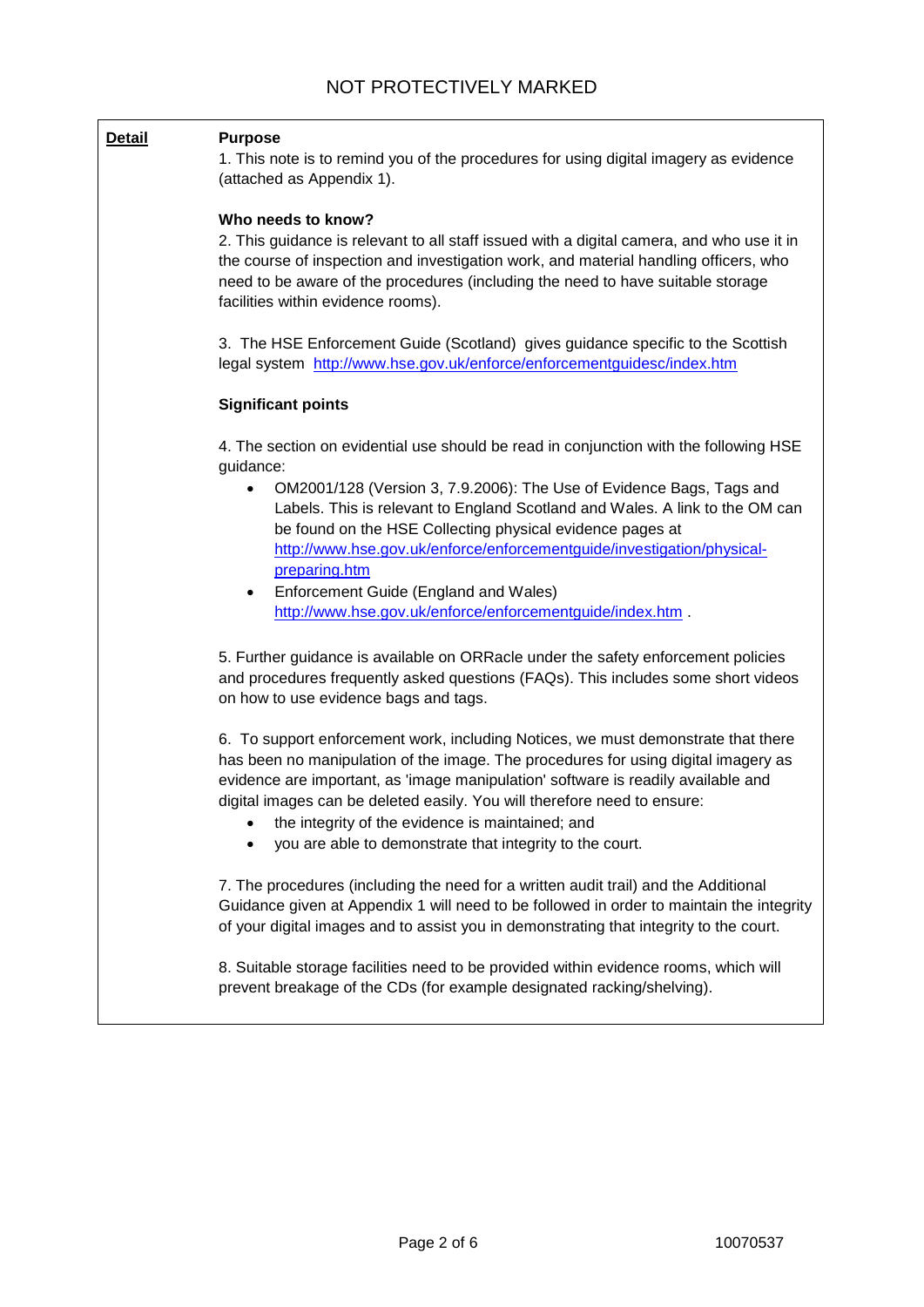| <b>Action</b> | All photographs taken in connection with an investigation should be kept,<br>1.<br>whether or not they will be used as part of our case, so that we can comply<br>with our CPIA duties.                                                                                                                 |
|---------------|---------------------------------------------------------------------------------------------------------------------------------------------------------------------------------------------------------------------------------------------------------------------------------------------------------|
|               | Inspectors should ensure that they download all the images from the camera's<br>2.<br>memory card(s) onto a read only, non-rewritable disc (CD ROM marked as<br>CD-R not CD-RW) as soon as possible after returning to the office, noting the<br>time and date on which this is done in their notebook. |
|               | 3. The CD-R should then be stored in the evidence room under the control of the<br>Material Handling Officer.                                                                                                                                                                                           |
|               | 4. You may then make a second download from the memory card, which you can<br>view and decide which images to keep, and store on another CD or computer<br>ready to produce hard copies as and when needed.                                                                                             |
|               | Any queries should be directed to the Regulatory Management Team.                                                                                                                                                                                                                                       |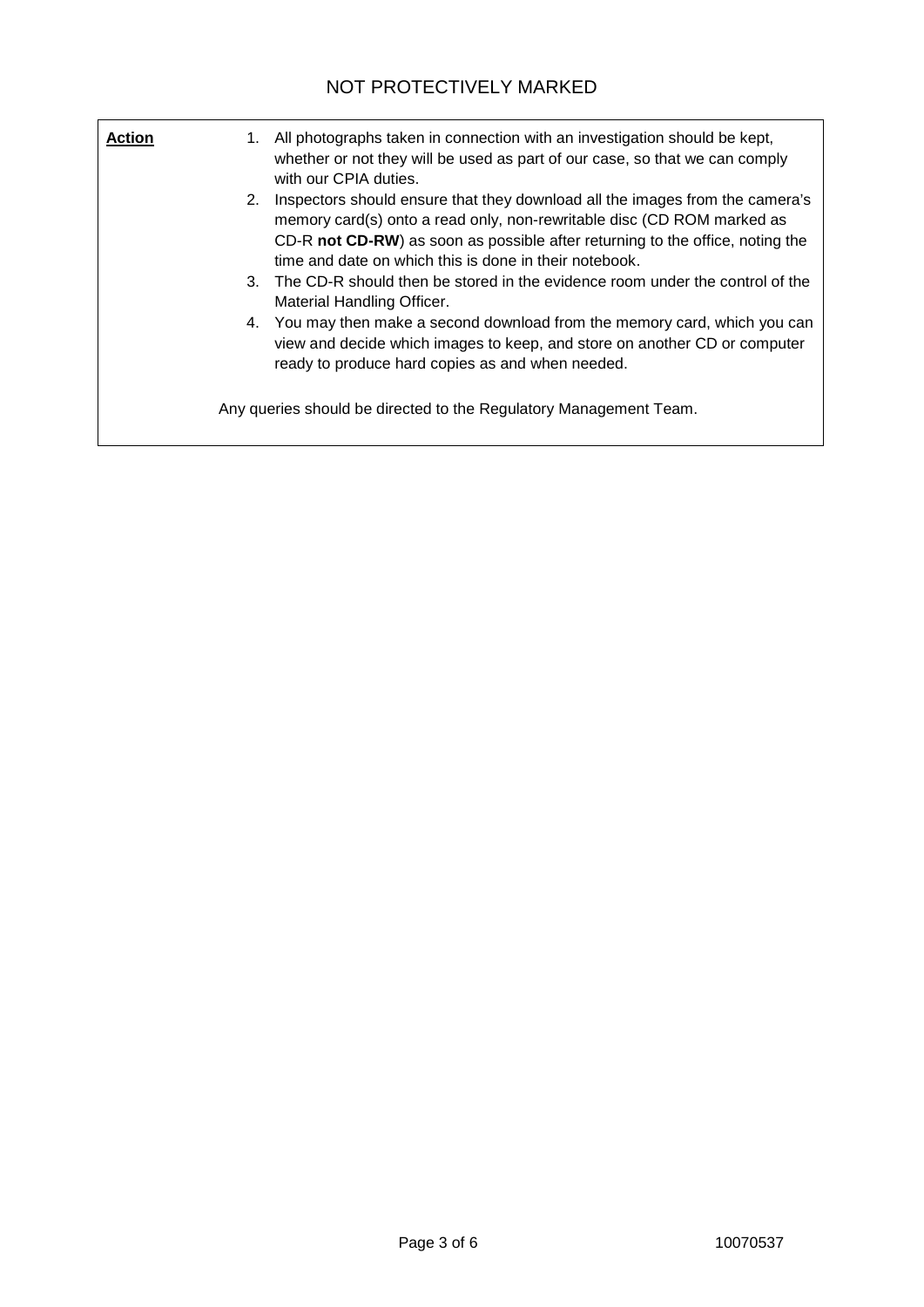# NOT PROTECTIVELY MARKED

# APPENDIX 1

### **Evidential Use**

This guidance should be read in conjunction with the Enforcement Guide, in particular:

- Court Stage
- Physical Evidence
- Photos and Sketches

Both film and digital images will continue to be used as evidence. Whilst it is difficult to tamper with celluloid negatives, the same cannot be said for digital imagery as 'image manipulation' software is readily available and digital images can also be deleted easily. Therefore staff intending to use digital imagery as evidence will need to ensure that the integrity of that evidence is maintained and be able to demonstrate that integrity to the court.

In order to maintain the integrity of digital images, staff must:

- Wherever possible, ensure that the memory card is empty prior to use. Check that the batteries are fully charged;
- Check that the time and date settings on the camera display are correct;
- Ensure that none of the images recorded during the 'photo shoot' are deleted. Download **all** the images from the camera's memory card(s) onto a non-rewritable disc (CD ROM marked as CD-R **not CD-RW**) as soon as possible after returning to the office. This should include any other photographs on the camera, including personal ones. Digital cameras have a sequential image numbering system and any 'missing' images could be subject to challenge. Do not delete the images from the memory card yet;
- Treat this first CD as the master copy. Where it was not possible to reformat the memory card at the start of the shoot, *all* images should be downloaded to the master CD because this will enable any challenges to the integrity of the images to be dealt with more effectively;
- Pass the CD to the office materials handling officer who will enter the item in the evidence log. Store the master CD in its protective case, within an evidence bag with the label completed, in the secure evidence room;
- Apart from production in court, the master copy should not be used except to produce additional working copies when there is no longer a working copy that can be used, e.g. because it has been damaged;
- Make a second copy to be used as a working copy, from which to view the images, make prints and make further CD copies if needed. You should download all images from the card onto the working copy;
- The working copy should be used to produce any copies (e.g. by way of prints or digital copies) of the relevant images to be provided to the defence at the various stages of disclosure;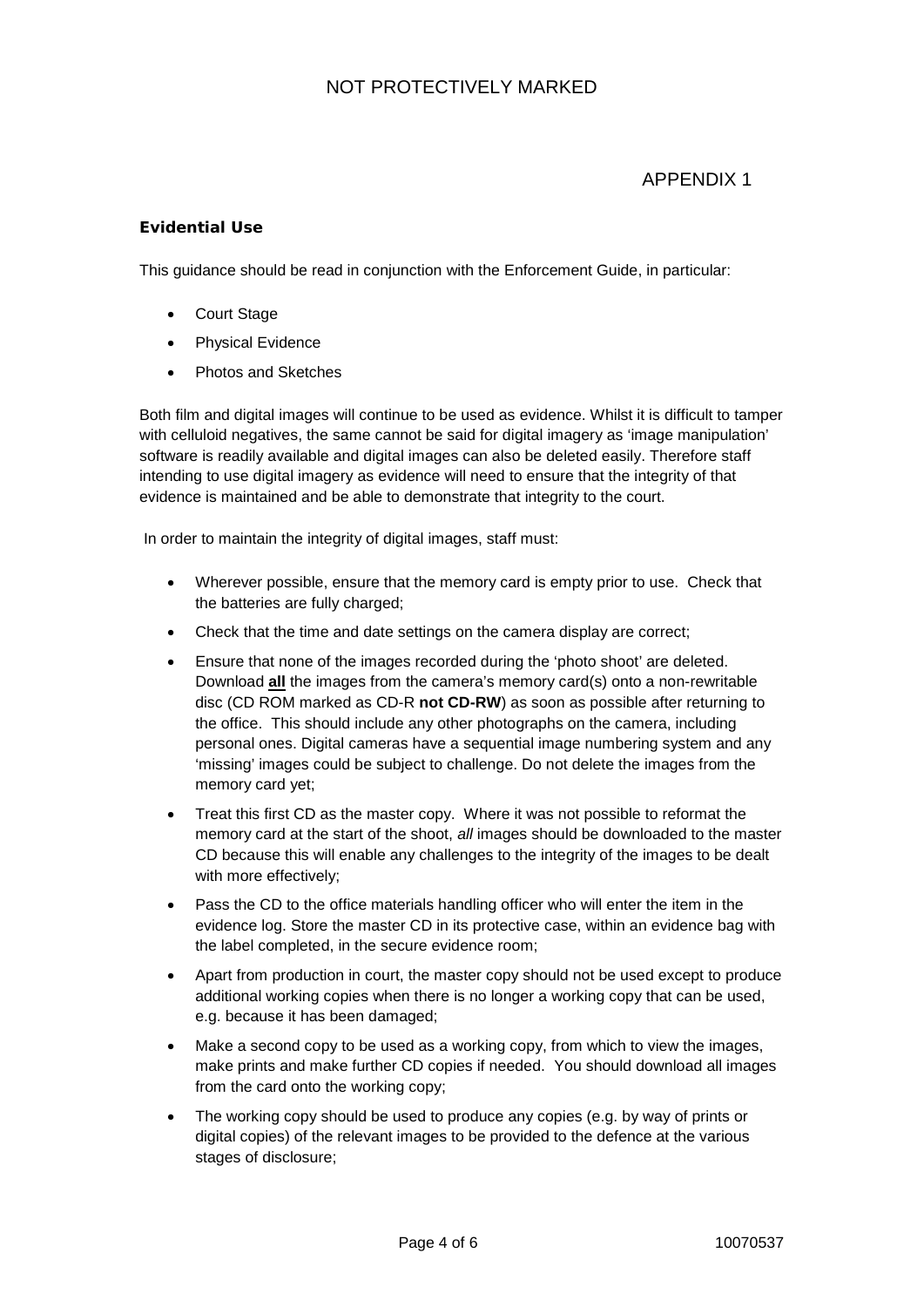# NOT PROTECTIVELY MARKED

- Ensure CDs are securely stored in a clean dry atmosphere with temperature variations limited to normal room temperatures so as to avoid condensation;
- Regularly check the integrity of the evidence bag used to store the master to ensure there has been no deterioration of the sealing adhesive;
- Establish a written audit trail for the master CD to include, with the date and time of action:
	- o A description of the shots taken;
	- o Secure storage of any memory cards removed during the shoot;
	- o Downloading of all images;
	- o Creation of the master;
	- o Storage of the master; and
	- o Any access to the master.
- A written audit trail should also be maintained for any significant use or movement of the working copy;
- The audit trail will provide the basis for the Inspector's statement producing the images in court. The statement should recite that no images have been deleted or manipulated;
- On the very rare occasions where it is necessary to manipulate an image for demonstration purposes a separate copy of the image should be used, the master and working copy should be retained intact.

At present courts are normally only equipped to handle images in hard copy and this is currently the preferred format. In the exceptional cases where there is pertinent material which can only be seen when the image is viewed in digital form, specific arrangements will have to be made with the court.

Further guidance on preparing evidence for use in court can be found on HSE's ['Collecting](http://www.hse.gov.uk/enforce/enforcementguide/investigation/physical-preparing.htm)  physical evidence - [Preparing evidence for court'](http://www.hse.gov.uk/enforce/enforcementguide/investigation/physical-preparing.htm) web page.

#### **Additional Guidance**

- It is preferable to use an empty memory card wherever possible because this makes it easier to deal with any challenges to the integrity of images. The images should be downloaded to CD as soon as possible after capture because this reduces the possibility for accidental deletion and makes accounting for the integrity of the images easier. However there may be circumstances where images from one shoot cannot be downloaded before commencing another one and it is then acceptable to carry on without reformatting the card.
- The camera and 256 mb memory card are considered to be a "single unit" and once the card has been inserted into the camera it should remain there. However in the event of camera failure the card can be retrieved for transfer to a replacement camera.